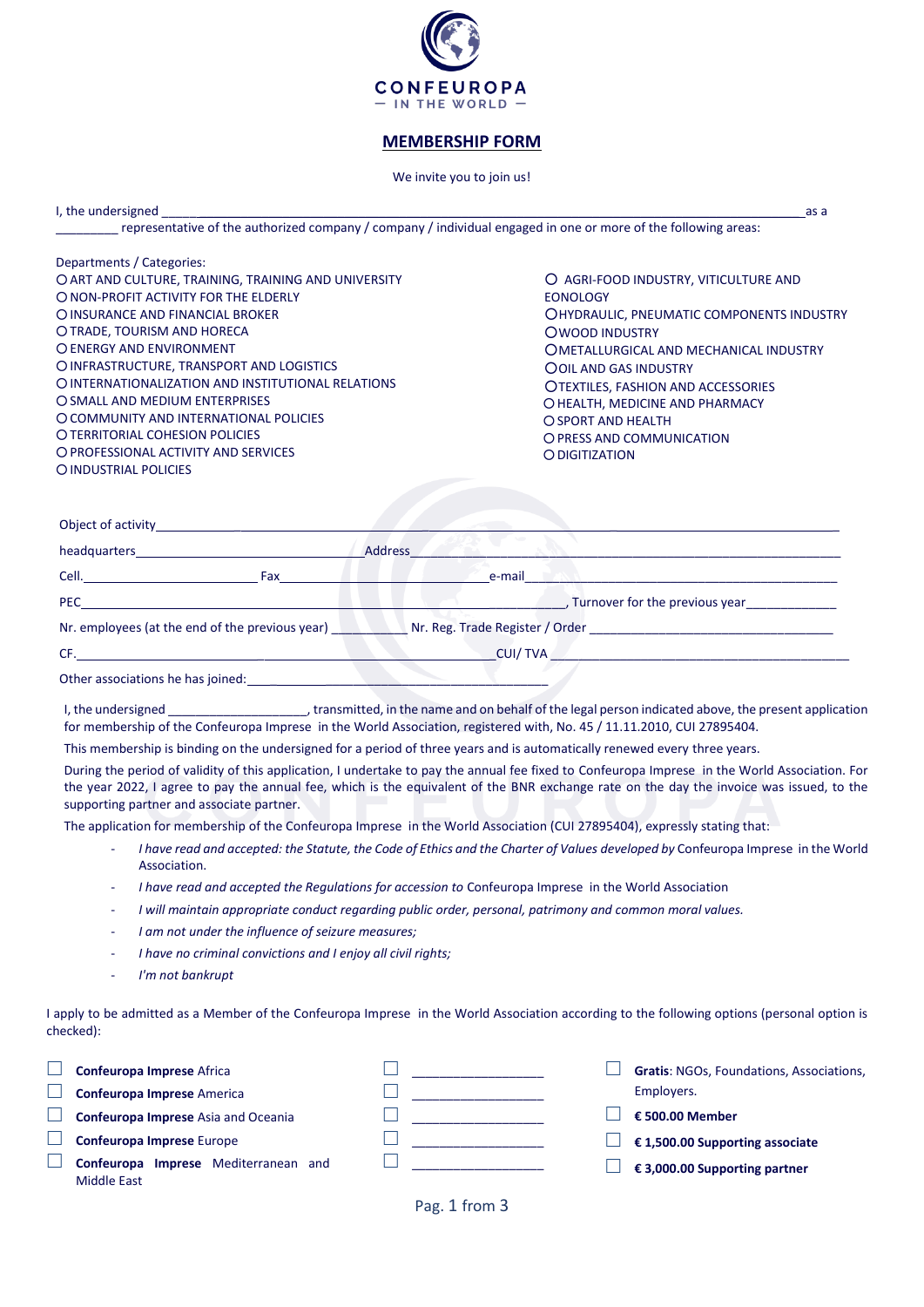

I undertake to pay the annual association contribution by bank transfer to Confeuropa Imprese in the World Association in one of the current accounts, opened at Banca Transilvania - Unirii Agency of Bucharest-SWIFT: BTRLRO22 IBAN RON RO89BTRLRONCRT0322553901 IBAN EURO RO39BTRLEURCRT0322553901

## **I enclose the following with this application:**

- **Certificate of Registration at ONRC or** the articles of association in the case of newly formed companies;
- **Proof of registration in the Professional Register**;
- **The latest version of UNIEMENS**, for companies that have employees;
- **The decision authorizing the administrator to apply for membership of the Confeuropa Imprese in the World Association** for Srl

| Place and Date            |                                            |
|---------------------------|--------------------------------------------|
| Read, approved and signed |                                            |
| Associate:                | Confeuropa Imprese in the World Asociation |
| Legal Representative:     | Legal Representative:                      |
|                           |                                            |
|                           | ********                                   |

*In accordance with the General Regulation on Data Protection REG.UE 679/16 I note that the data provided will be processed in accordance with and under the effects of Regulation (EU) 2016/679, being adequately informed including the provisions of art. 13 of Reg. EU 679/2016 as well as to the national norms in force, in accordance with Legislative Decree 101/2018 by the Data Operator, namely by Confeuropa Imprese in the world Asociation.*

| $\Box$ I agree | I do not agree with the processing of personal data, according to the terms and in the manner indicated                                                                         |
|----------------|---------------------------------------------------------------------------------------------------------------------------------------------------------------------------------|
| $\Box$ I agree | I do not agree with the disclosure of my personal data, according to the terms and in the manner indicated                                                                      |
| $\Box$ I agree | Notl agree to the processing of personal data for advertising purposes and promotion of the services offered<br>(marketing), according to the terms and in the manner indicated |
| $\Box$ I agree | Notl agree to the processing of personal data for the purpose of publishing photo and video materials, according<br>to the terms and in the manner indicated                    |

| <b>Place and Date</b> |  |
|-----------------------|--|
|                       |  |

*Signature of the person concerned*

*\_\_\_\_\_\_\_\_\_\_\_\_\_\_\_\_\_\_\_\_\_\_\_\_\_\_\_\_\_\_\_\_*